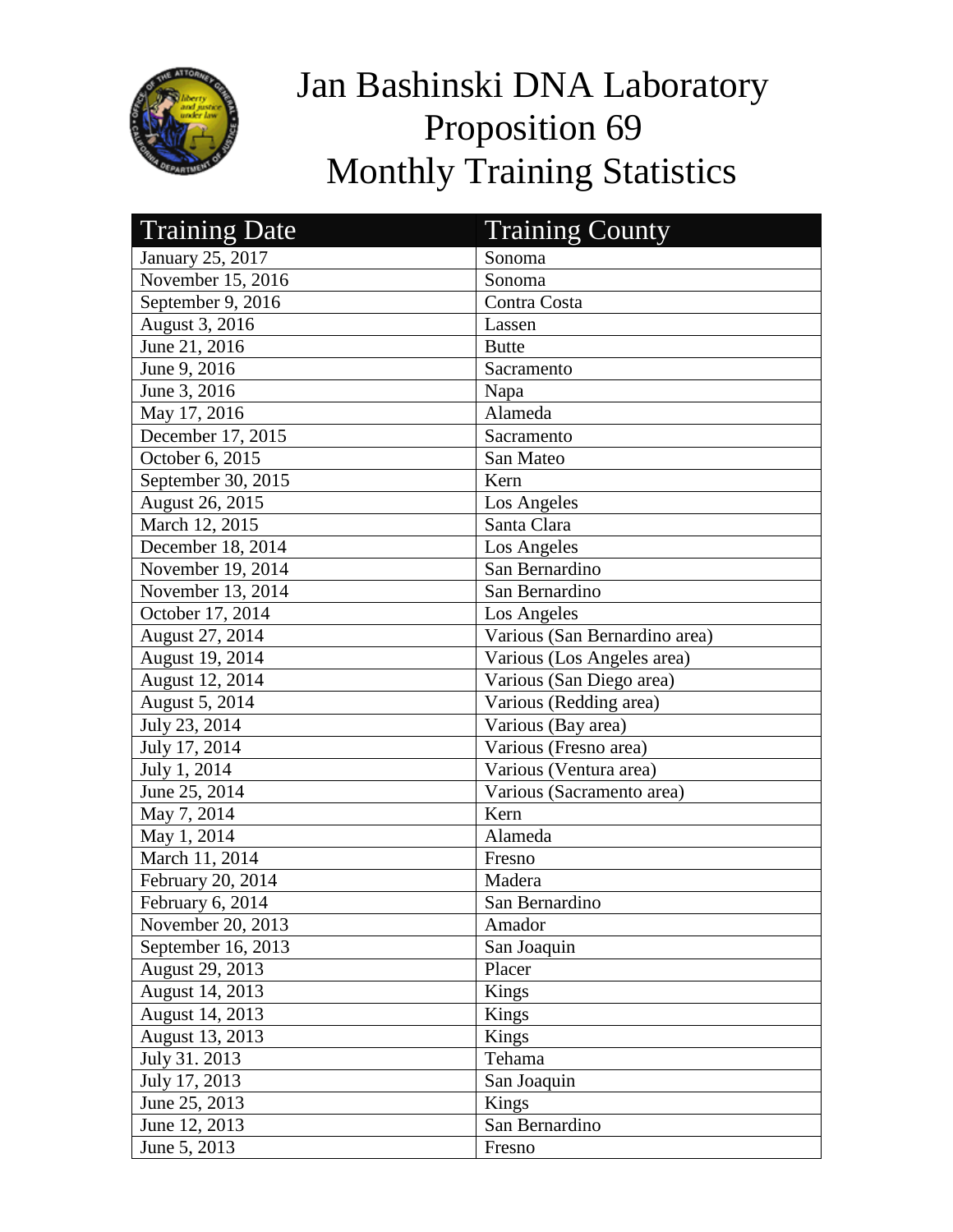| <b>Training Date</b>   | <b>Training County</b>                  |
|------------------------|-----------------------------------------|
| April 4, 2013          | Sacramento                              |
| April 2, 2013          | Sacramento                              |
| February 27, 2013      | Los Angeles                             |
| February 26, 2013      | Imperial                                |
| November 20, 2012      | Placer                                  |
| November $15, 2012$    | San Mateo                               |
| November 13, 2012      | San Joaquin                             |
| November 8, 2012       | Del Norte                               |
| November 6, 2012       | Glenn                                   |
| October 10, 2012       | Various (Bay area)                      |
| October 4, 2012        | Lassen                                  |
| October 3, 2012        | Sierra                                  |
| September 27, 2012     | Various (Redding area)                  |
| September 25, 2012     | Various (San Diego area)                |
| September 13, 2012     | Various (Fresno area)                   |
| September 11, 2012     | Various (Ventura area)                  |
| September 10, 2012     | Kern                                    |
| September 10, 2012     | Los Angeles                             |
| September 6, 2012      | Merced                                  |
| September 5, 2012      | Tulare                                  |
| August 29, 2012        | Various (Los Angeles area)              |
| <b>August 27, 2012</b> | Madera                                  |
| August 27, 2012        | Madera                                  |
| August 24, 2012        | Riverside                               |
| August 22, 2012        | Various (San Bernardino area)           |
| August 20, 2012        | San Joaquin                             |
| August 14, 2012        | <b>Sutter</b>                           |
| July 26, 2012          | Lassen                                  |
| July 26, 2012          | Amador                                  |
| July 18, 2012          | Various (Sacramento area - 26 Counties) |
| July 17, 2012          | Various (Alameda area - 14 Counties)    |
| July 16, 2012          | Marin                                   |
| July 11, 2012          | Placer                                  |
| June 29, 2012          | San Diego                               |
| June 26, 2012          | Riverside                               |
| June 25, 2012          | San Bernardino                          |
| June 25, 2012          | Riverside                               |
| June 20, 2012          | Ventura                                 |
| June 14, 2012          | Plumas                                  |
| June 13, 2012          | Marin                                   |
| June 12, 2012          | Marin                                   |
| June 11, 2012          | Kern                                    |
| June 11, 2012          | Kern                                    |
| June 8, 2012           | San Joaquin                             |
| June 7, 2012           | Santa Clara                             |
| June 6, 2012           | Santa Clara                             |
| June 5, 2012           | <b>Butte</b>                            |
| May 30, 2012           | Kings                                   |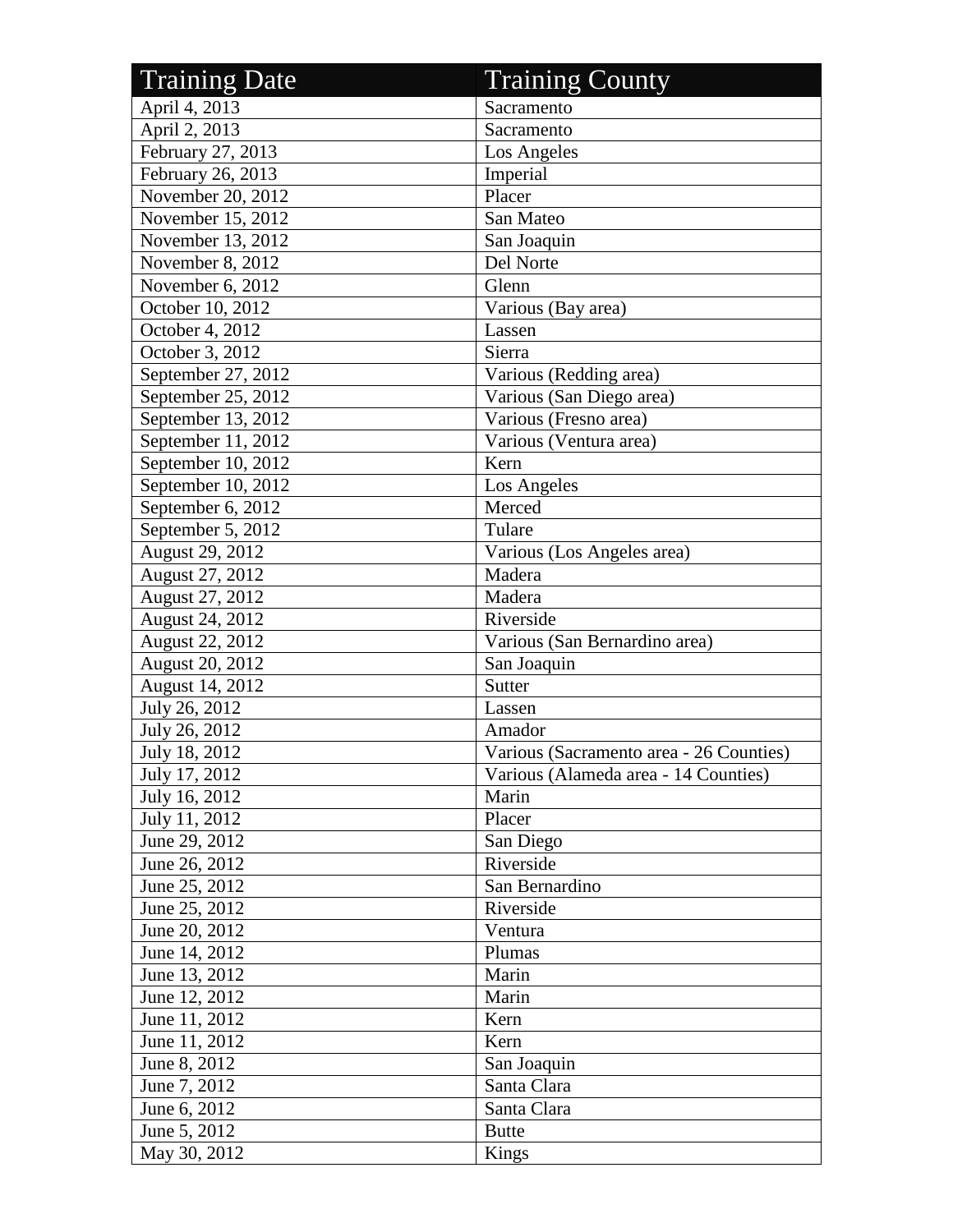| <b>Training Date</b> | <b>Training County</b> |
|----------------------|------------------------|
| March 6, 2012        | <b>Butte</b>           |
| March 1, 2012        | Tehama                 |
| February 29, 2012    | Siskiyou               |
| February 23, 2012    | San Luis Obispo        |
| February 14, 2012    | Tuolumne               |
| February 13, 2012    | Tuolumne               |
| January 31, 2012     | Merced                 |
| January 24, 2012     | Fresno                 |
| January 17, 2012     | San Benito             |
| December 8, 2011     | Trinity                |
| December 7, 2011     | Trinity                |
| December 1, 2011     | Amador                 |
| November 18, 2011    | El Dorado              |
| November 17, 2011    | Marin                  |
| November 15, 2011    | Calaveras              |
| November 14, 2011    | El Dorado              |
| November 10, 2011    | Modoc                  |
| November 3, 2011     | Mono                   |
| October 25, 2011     | Plumas                 |
| October 18, 2011     | Colusa                 |
| October 13, 2011     | Sierra                 |
| October 4, 2011      | Inyo                   |
| September 29, 2011   | Imperial               |
| September 28, 2011   | San Diego              |
| September 27, 2011   | <b>Butte</b>           |
| September 22, 2011   | Shasta                 |
| September 21, 2011   | Trinity                |
| September 20, 2011   | Humboldt               |
| September 13, 2011   | Glenn                  |
| August 23, 2011      | Placer                 |
| July 28, 2011        | Napa                   |
| July 21, 2011        | Shasta                 |
| July 14, 2011        | Nevada                 |
| June 29, 2011        | Tehama                 |
| June 28, 2011        | Del Norte              |
| June 23, 2011        | Siskiyou               |
| June 22, 2011        | Modoc                  |
| June 21, 2011        | Lassen                 |
| June 16, 2011        | Sutter                 |
| June 15, 2011        | Tuolumne               |
| June 14, 2011        | El Dorado              |
| June 9, 2011         | Mono                   |
| June 7, 2011         | Kings                  |
| June 1, 2011         | Inyo                   |
| May 31, 2011         | Lake                   |
| May 17, 2011         | Calaveras              |
| May 11, 2011         | Alameda                |
| May 10, 2011         | San Benito             |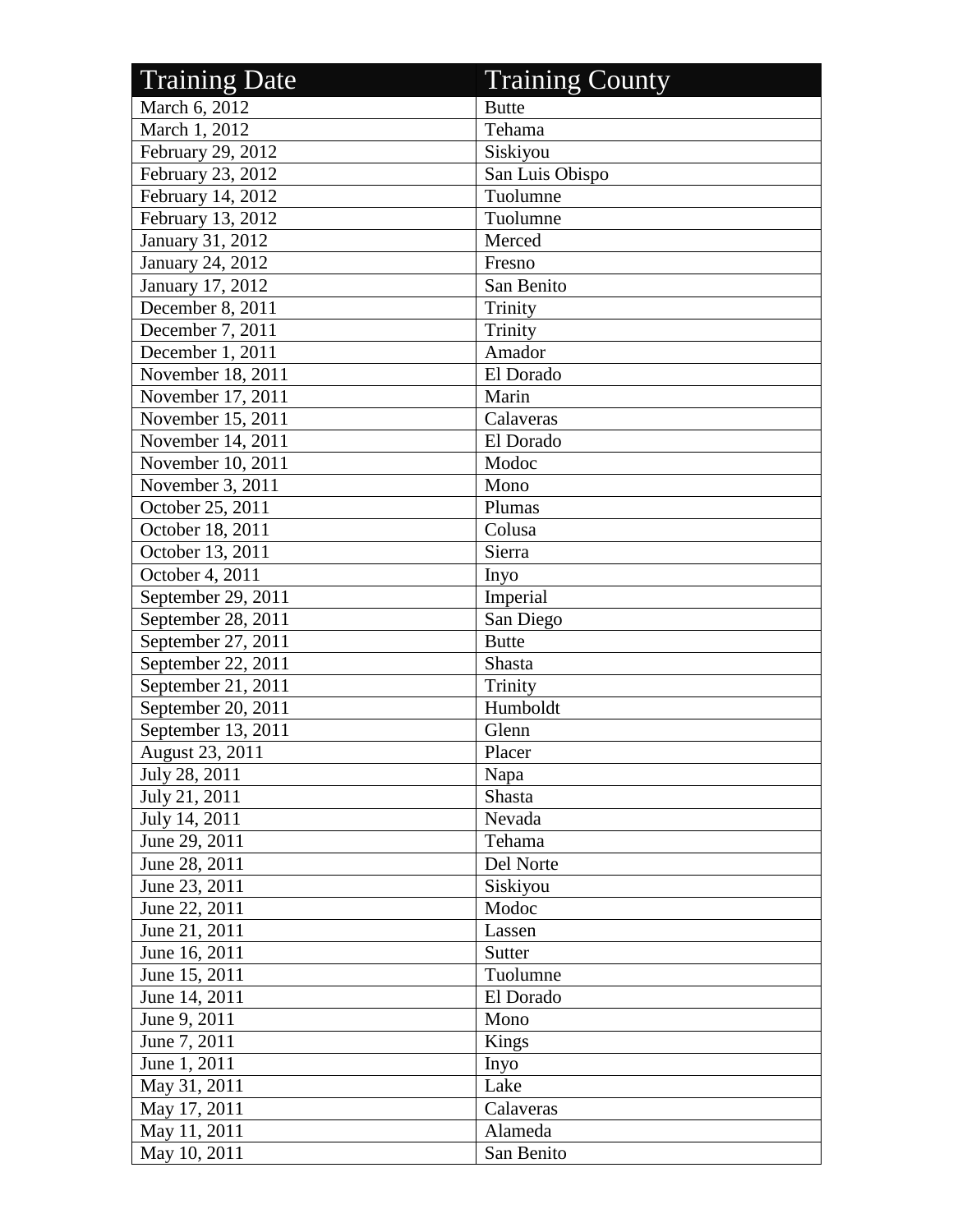| <b>Training Date</b>   | <b>Training County</b> |
|------------------------|------------------------|
| May 5, 2011            | Imperial               |
| April 20, 2011         | Yolo                   |
| April 5, 2011          | Napa                   |
| March 30, 2011         | Mariposa               |
| March 21, 2011         | Tulare                 |
| March 9, 2011          | Yuba                   |
| February 24, 2011      | Yolo                   |
| February 22, 2011      | Orange                 |
| February 16, 2011      | Mariposa               |
| February 15, 2011      | Contra Costa           |
| January 27, 2011       | Los Angeles            |
| November 30, 2010      | Kern                   |
| November 18, 2010      | Mendocino              |
| November 16, 2010      | Yuba                   |
| November 15, 2010      | Merced                 |
| March 18, 2010         | Orange                 |
| March 17, 2010         | Orange                 |
| March 16, 2010         | Orange                 |
| March 15, 2010         | Ventura                |
| March 10, 2010         | Sacramento             |
| March 9, 2010          | Sacramento             |
| March 3, 2010          | Sacramento             |
| February 28, 2010      | Sacramento             |
| February 23, 2010      | Santa Cruz             |
| February 22, 2010      | Sacramento             |
| February 19, 2010      | Santa Cruz             |
| February 11, 2010      | Sacramento             |
| February 9, 2010       | Sacramento             |
| February 3, 2010       | Sacramento             |
| January 28, 2010       | Sacramento             |
| January 20, 2010       | Napa                   |
| December 15-17, 2009   | San Bernardino         |
| December 8, 2009       | Kern                   |
| December 2-3, 2009     | San Bernardino         |
| November 19, 2009      | Monterey               |
| November 5, 2009       | Los Angeles            |
| October 21, 2009       | Solano                 |
| October 15, 2009       | Fresno                 |
| October 15, 2009       | Sacramento             |
| October 9, 2009        | Sacramento             |
| October 6-7, 2009      | Santa Barbara          |
| October 5, 2009        | San Luis Obispo        |
| September 9, 2009      | Orange                 |
| September 9, 2009      | Los Angeles            |
| August 20-21, 2009     | Orange                 |
| <b>August 20, 2009</b> | Los Angeles            |
| August 18-19, 2009     | Ventura                |
| August 4, 2009         | Riverside              |